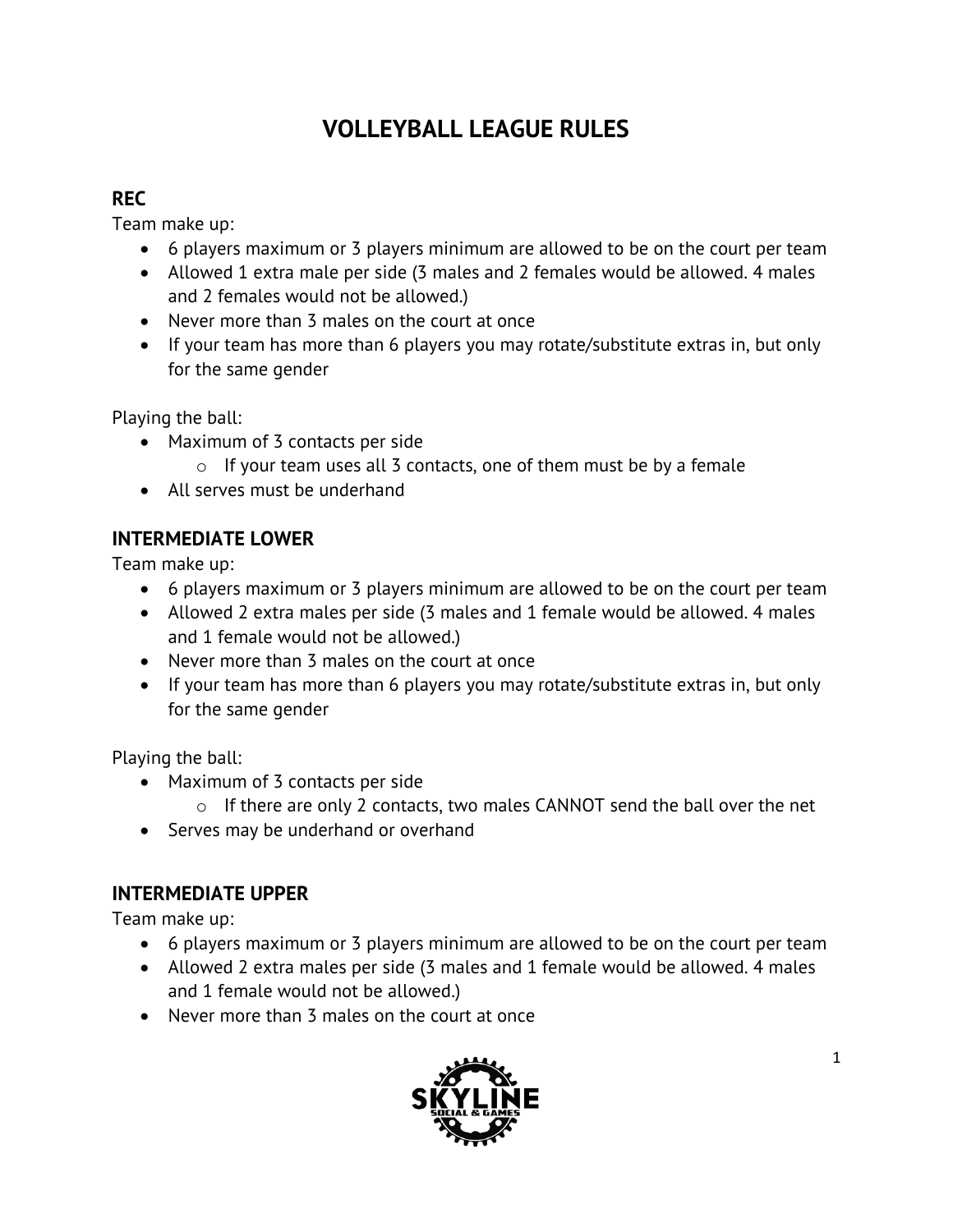- If your team has more than 6 players you may rotate/substitute extras in, but only for the same gender
- Playing the ball:
- Maximum of 3 contacts per side
	- $\circ$  If there are only 2 contacts, two males CANNOT send the ball over the net
- Serves may be underhand or overhand
- Teams with 4 players, the server is a back row player however this player can come to the net to block. He/She cannot attack.

## **SCORING**

Rally Scoring: 3 games to 21 with a 21 point cap. 1 point will be awarded for each game won.

Standings: Standings will be determined by the total number of games won Bye/Forfeit: 3 points will be awarded

# **STARTING PLAY**

• Coin flip: odd or even for side, serve or receive

## **TIME OUTS**

One 30-second timeout is allowed per night

### **SUBSTITUTES**

Substitute players are allowed. Teams are responsible for finding substitute players. Subs may enter between matches or games, but not between rounds.

### **REF FEES**

There is a \$6 ref fee for each night per team

### **FORFEITS**

Forfeits happen and we understand that you might not be able to make it every night. If you do need to forfeit, please contact Shannon and let her know in advance so she can contact the other team. The forfeiting team will be responsible for both their own and their opponents' ref fees for the week that they are absent. *The forfeiting team will owe a forfeit fee of \$12 the following week as a result.* If a team forfeits a total of 3 games in a season, they will be removed from the league.